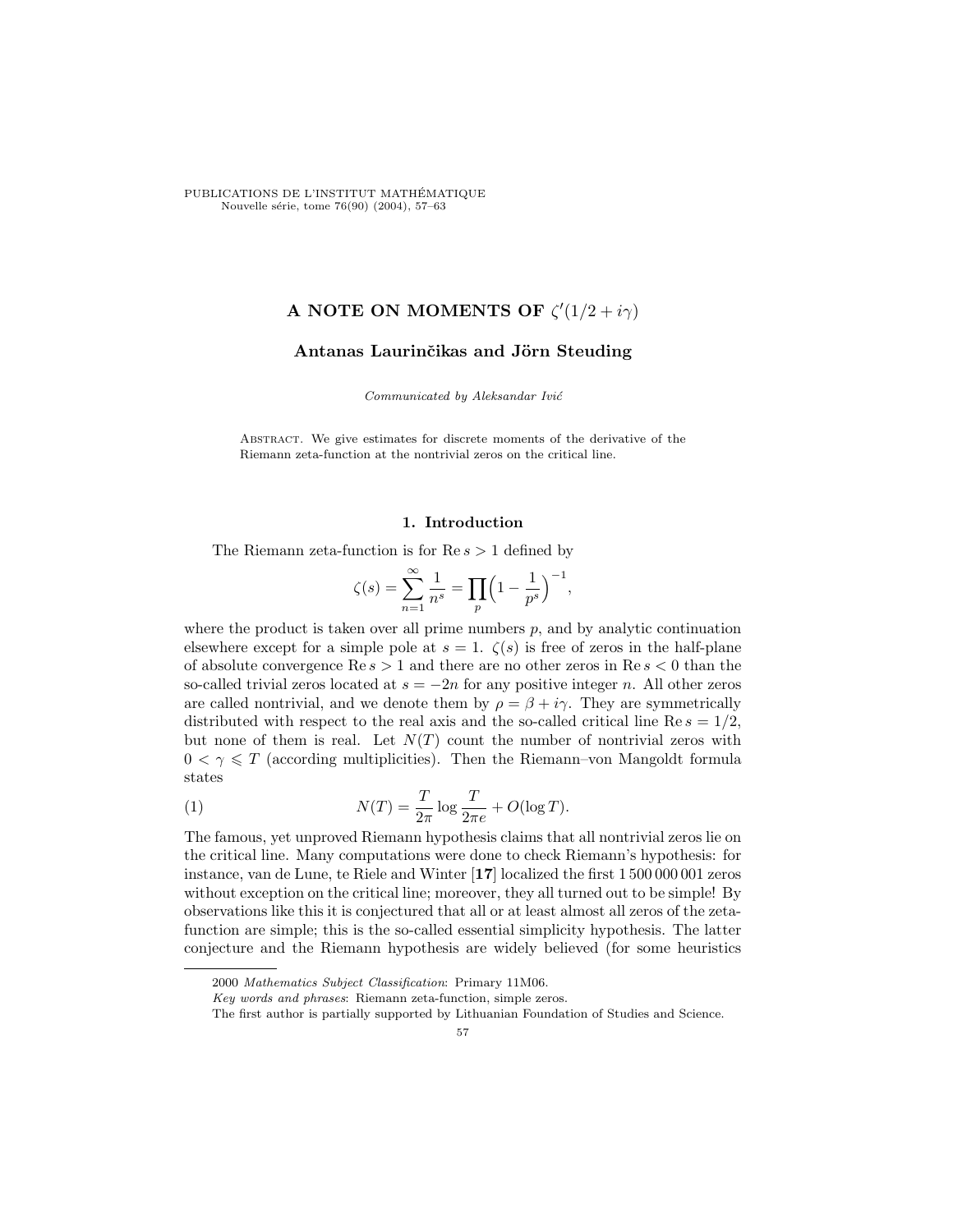we refer, for example, to Conrey  $[2]$ ), however, there are also some remarkable arguments for doubting either of them (see Ivic  $\left[13\right]$ ,  $\left[14\right]$  and Karatsuba  $\left[15\right]$ p. 137]).

What is known about the zero-distribution? Levinson [16] localized more than one third of the nontrivial zeros of the zeta-function on the critical line, and as Heath-Brown [10] observed, they are all simple. By optimizing the technique Levinson himself and others improved the proportion sligthly. Introducing Kloosterman sums Conrey [1] proved that more than two fifths of the zeros are simple and on the critical line. Under assumption of certain unproved hypotheses better estimates are known. For instance, Montgomery [18] showed that almost all zeros are simple if the Riemann hypothesis and his pair correlation conjecture are true.

Another approach to measure how far the zeros of the zeta-function are from being simple is to sum up the values  $\zeta'(\rho)$ . Assuming the truth of Riemann's hypothesis and, additionally, that all nontrivial zeros of the zeta-function are simple, Hughes, Keating and O'Connell [11], [12] conjectured for fixed  $k > -3/2$  the asymptotic formula

(2) 
$$
\frac{1}{N(T)} \sum_{0 < \gamma \leq T} \left| \zeta' \left( \frac{1}{2} + i\gamma \right) \right|^{2k} \sim \frac{G^2(k+2)}{G(2k+3)} a(k) \left( \log \frac{T}{2\pi} \right)^{k(k+2)},
$$

where  $G(z)$  is the Barnes G-function, defined by

$$
G(z+1) = (2\pi)^{z/2} \exp\left(-\frac{z(z+1) + \gamma z^2}{2}\right) \prod_{n=1}^{\infty} \left(1 + \frac{z}{n}\right)^n \exp\left(-z + \frac{z^2}{n}\right),
$$

 $\gamma$  is Euler's constant, and

$$
a(k) := \prod_{p} \left(1 - \frac{1}{p}\right)^{k^2} \sum_{m=0}^{\infty} \left(\frac{\Gamma(m+k)}{m!\Gamma(k)}\right)^2 \frac{1}{p^m};
$$

note that int the above definition of the numbers  $a(k)$ , one must take an appropriate limit if  $k = 0$  or  $k = -1$ . This conjecture is based on the recently observed but unproved similarities between the distribution of eigenvalues of large random matrices and the distribution of the nontrivial zeros of the Riemann zeta-function. The asymptotic formula (2) fits perfectly to conjectures of Conrey and Ghosh [3], [4] on higher moments of the zeta-function on the critical line ( $k \in \mathbb{N}$ ) and to a conjecture of Gonek [9] on negative moments  $(k = -1)$ . However, the conjecture (2) is known to be true only in the trivial case  $k = 0$  and the case  $k = 1$ , settled by a theorem of Gonek [8].

## 2. Positive moments

Recently, Ng [19] proved under assumption of the truth of Riemann's hypothesis

(3) 
$$
T(\log T)^9 \ll \sum_{\substack{0 < \gamma \leq T \\ \zeta'(1/2 + i\gamma) \neq 0}} \left| \zeta' \left( \frac{1}{2} + i\gamma \right) \right|^4 \ll T(\log T)^9,
$$

in support of conjecture (2) for the case  $k = 2$ . We shall prove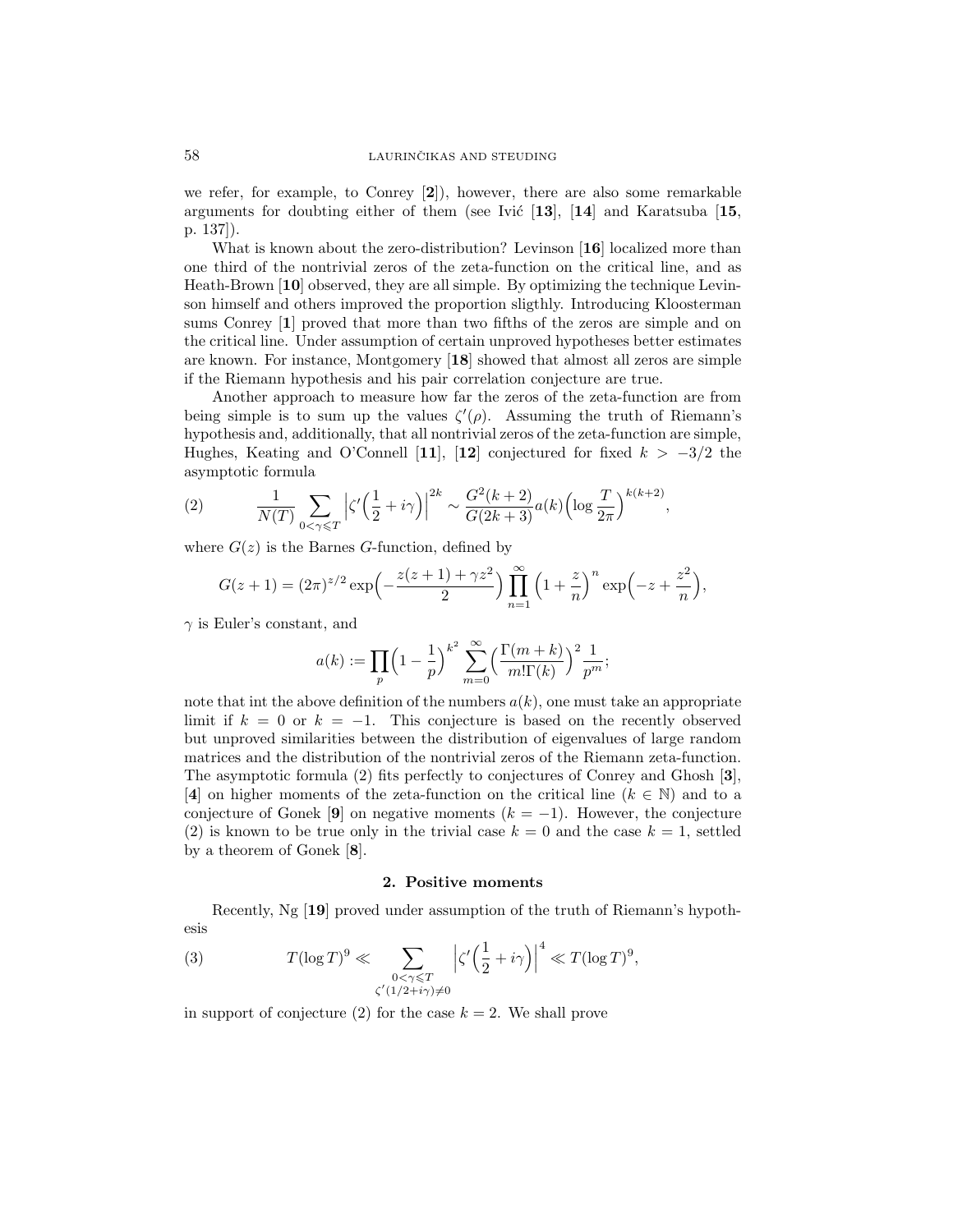THEOREM 1. Let T be sufficiently large. Then, for  $0 < k \leqslant 1/2$ ,  $T^{0.552} \leqslant H \leqslant T$ ,

$$
\sum_{T < \gamma \leq T+H \atop \zeta'(1/2+i\gamma)\neq 0} \left| \zeta' \left( \frac{1}{2} + i\gamma \right) \right|^{2k} \ll H(\log T)^{1+5k/2}.
$$

Under assumption of the truth of Riemann's hypothesis, for  $0 < k < 1$ ,

$$
\sum_{\substack{0<\gamma\leqslant T\\ \zeta'(1/2+i\gamma)\neq 0}} \left|\zeta'\left(\frac{1}{2}+i\gamma\right)\right|^{2k} \gg T(\log T)^{5k-1}.
$$

It is remarkable that, under assumption of the truth of Riemann's hypothesis, the upper bound for  $k = 1/2$ ,

(4) 
$$
\sum_{\substack{T < \gamma \leq T + H \\ \zeta'(1/2 + i\gamma) \neq 0}} \left| \zeta' \left( \frac{1}{2} + i\gamma \right) \right| \ll H (\log T)^{9/4},
$$

is of the size predicted by Conjecture (2). Its proof follows from a nice idea of Garaev [6] and a deep mean-value estimate of Ramachandra. This was found by Garaev  $\vert 7 \vert$  and (independently) Sleževičienė and Steuding  $\vert 23 \vert$ .

The proof of this theorem depends in the main part on the fact that a positive proportion of the zeros in short (but not too short) intervals on the critical line are simple. Let  $N_1(T)$  denote the number of simple zeros  $\rho = 1/2 + i\gamma$  of  $\zeta(s)$  on the critical line with  $0 < \gamma < T$ . Steuding [25] has shown that

(5) 
$$
N_1(T+H) - N_1(T) \gg N(T+H) - N(T) \gg H \log T
$$

whenever  $T^{0.552} \le H \le T$ . This result relies on Levinson's method combined with a mean-square estimate for the zeta-function multiplied with a suitable mollifier valid for short intervals.

PROOF. We start with the upper bound. First of all, we quote a lemma from Garaev [**6**]:

LEMMA 2. Suppose that  $S(t)$  is a complex-valued twice continuously differentiable function on the closed interval  $[t_0, t_k]$ . Further, suppose that  $t_0 < t_1 < \ldots <$  $t_k$  and  $S(t_j) = 0$  for  $0 \leq j \leq k$ . Then

$$
\sum_{1 \leq j \leq k} |S'(t_j)| \ll \int_{t_1}^{t_k} |S''(t)| dt.
$$

This is a simple consequence of the mean-value theorem in real analysis. We deduce

(6) 
$$
\sum_{\substack{T < \gamma \leq T+H \\ \zeta'(1/2+i\gamma) \neq 0}} \left| \zeta' \left( \frac{1}{2} + i\gamma \right) \right| \ll \int_{T-H}^{T+H} \left| \zeta'' \left( \frac{1}{2} + it \right) \right| dt,
$$

where we enlarged the region for the imaginary parts to assure the existence of a  $t_0 = \gamma$  with respect to (5). Ramachandra [22] proved, for  $H \geq T^{1/2+\epsilon}$ ,

$$
\int_T^{T+H} \left| \zeta''\Big(\frac{1}{2} + it\Big) \right| dt \ll H(\log T)^{9/4}.
$$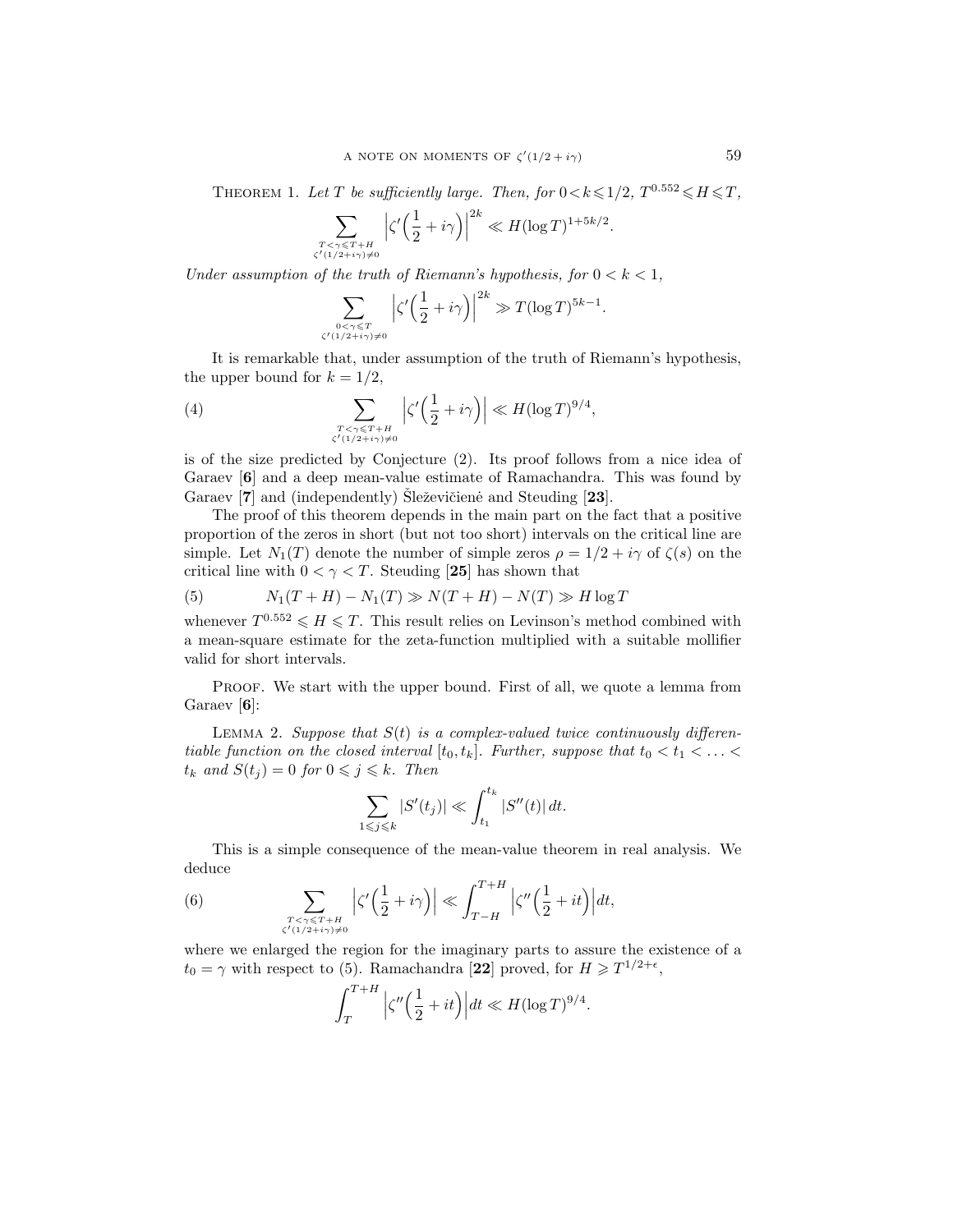Substituting this in (6) gives the upper bound (4) of the theorem for  $k = 1/2$ . For  $0 < k < 1/2$ , Hölder's inequality yields

$$
\sum_{T<\gamma\leqslant T+H\atop{\zeta'(1/2+i\gamma)\neq 0}}\Big|\zeta'\Big(\frac{1}{2}+i\gamma\Big)\Big|^{2k}\ll \Bigg(\sum_{T<\gamma\leqslant T+H\atop{\zeta'(1/2+i\gamma)\neq 0}}\Big|\zeta'\Big(\frac{1}{2}+i\gamma\Big)\Big|\Bigg)^{2k}\Bigg(\sum_{T<\gamma\leqslant T+H\atop{\zeta'(1/2+i\gamma)\neq 0}}1\Bigg)^{1-2k}.
$$

Substituting the estimates (4) and (5) implies the upper bound of Theorem 1.

For the lower bound we use the conditional estimate of Ng (3) and Gonek's asymptotic formula [8] which is the case  $k = 1$  in the asymptotic formula (2); both results are conditional subject to the truth of the Riemann hypothesis. Applying Hölder's inequality leads to

$$
\sum_{\substack{0 < \gamma \leqslant T \\ \zeta'(1/2 + i\gamma) \neq 0}} \left| \zeta' \left( \frac{1}{2} + i\gamma \right) \right|^{2k}
$$
\n
$$
\gg \left( \sum_{\substack{0 < \gamma \leqslant T \\ \zeta'(1/2 + i\gamma) \neq 0}} \left| \zeta' \left( \frac{1}{2} + i\gamma \right) \right|^2 \right)^{2-k} \left( \sum_{\substack{0 < \gamma \leqslant T \\ \zeta'(1/2 + i\gamma) \neq 0}} \left| \zeta' \left( \frac{1}{2} + i\gamma \right) \right|^4 \right)^{k-1}.
$$

Substituting (3) gives the lower bound. The theorem is proved.  $\Box$ 

In view of Theorem 1 we get

$$
(\log T)^{1/2} \ll \frac{1}{N(2T) - N(T)} \sum_{T < \gamma < 2T \atop {\zeta'(1/2 + i\gamma) \neq 0}} \left| \zeta' \Big( \frac{1}{2} + i\gamma \Big) \right| \ll (\log T)^{5/4},
$$

where the lower bound holds subject to Riemann's hypothesis. We may interpret this formula as a range for the mean of the values  $|\zeta'(1/2+i\gamma)|$ . The expectation for  $\int \zeta'(1/2+i\gamma)$ as a range for the mean of the values  $\left| \zeta \left( 1/2 + r \gamma \right) \right|$ . The expectation for  $\left| \right|$  is  $\ll (\log T)^{5/4}$ ; this cannot be deduced from the Lindelöf hypothesis, which states  $\zeta(1/2+it) \ll t^{\epsilon}$  for any positive  $\epsilon$  as  $t \to \infty$ . Moreover, this expectation is conditionally  $\gg (\log T)^{1/2}$ . The latter estimate implies that zeros of  $\zeta'(s)$  do not lie too close to nontrivial zeros. This supports in a quantitative manner an old observation due to Speiser. It follows from the functional equation of the zetafunction that any zero of  $\zeta'(s)$  on the critical line is a multiple zero of  $\zeta(s)$ . Speiser [24] proved that the Riemann hypothesis is equivalent to the non-vanishing of  $\zeta'(s)$ in the strip  $0 \leqslant \text{Re } s < 1/2$ .

#### 3. Negative moments

Next, we shall consider negative moments. It seems that upper bounds for negative moments are hard to tackle. For this purpose we have to assume an unproved hypothesis.

Let  $M(x) = \sum_{n \leq x} \mu(n)$ , where  $\mu(n)$  is the Möbius  $\mu$ -function, appearing as coefficients in the Dirichlet series expansion of the reciprocal of the zeta-function: for  $\text{Re } s > 1$ ,

$$
\frac{1}{\zeta(s)} = \prod_p \left(1 - \frac{1}{p^s}\right) = \sum_{n=1}^{\infty} \frac{\mu(n)}{n^s}.
$$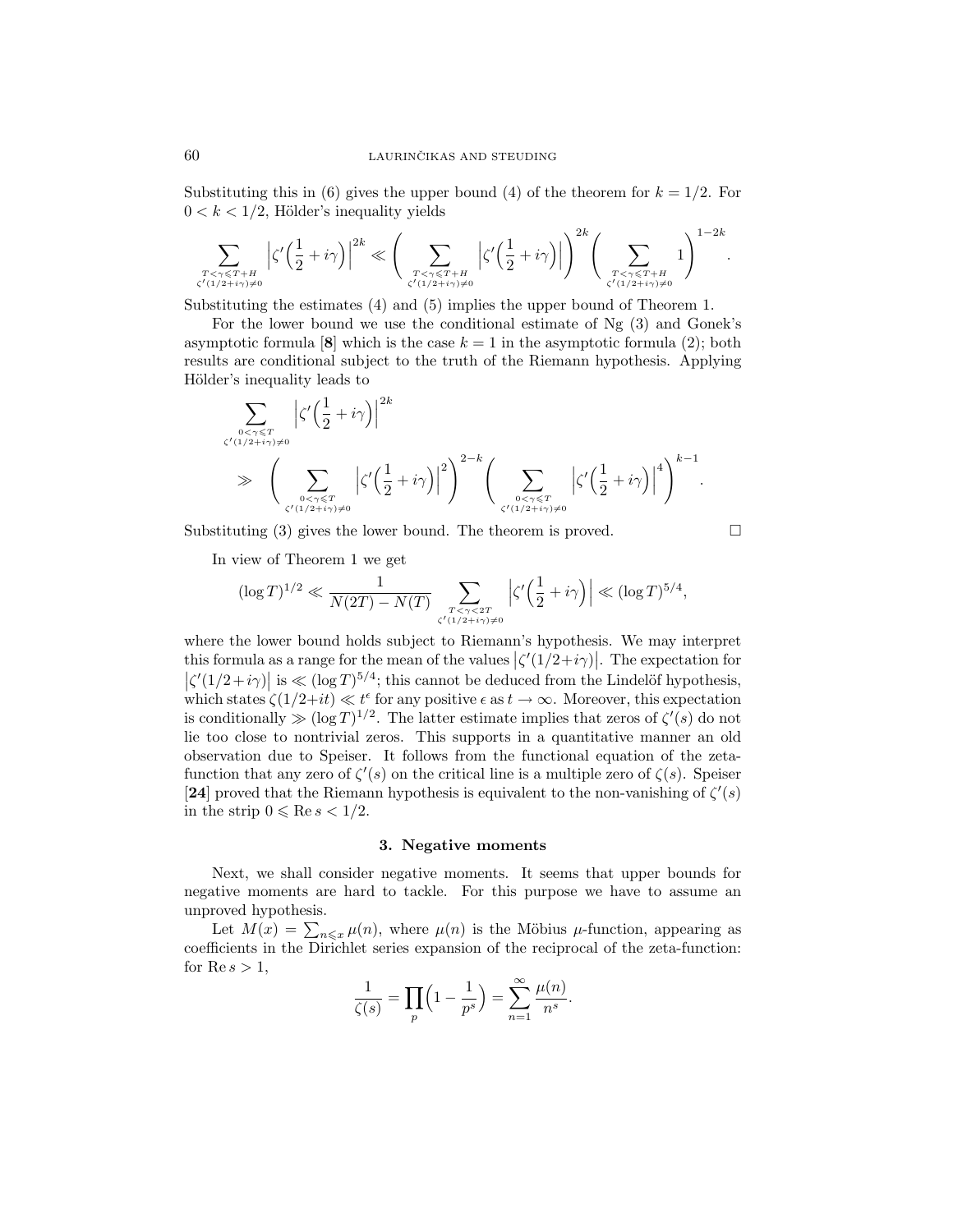One can show that the Riemann hypothesis is equivalent to the estimate

$$
M(x) \ll x^{1/2 + \epsilon}.
$$

It was conjectured by Mertens that even the inequality  $|M(x)| < x^{1/2}$  holds, however this conjecture was disproved by Odlyzko and te Riele [21]. On the contrary, it is expected that Mertens' inequality is not too far from the truth. It is easily seen that  $\mu(n)$  takes only the values  $0, \pm 1$ . This led Denjoy [5] to a probabilistic argument for the truth of Riemann's hypothesis by considering  $M(x)$ as a random walk. Then the law of the iterated logarithm suggests the estimate  $M(x) \ll (x \log \log x)^{1/2}$ , in support of the Riemann hypothesis. The latter estimate is pretty close to the so-called weak Mertens hypothesis which states

(7) 
$$
\int_{1}^{X} \left(\frac{M(x)}{x}\right)^{2} dx \ll \log X.
$$

Note that this bound implies the Riemann hypothesis and that all zeros are simple. Furthermore, it implies the convergence of the series

$$
\sum_{\rho} |\rho \zeta'(\rho)|^{-2}
$$

(see Titchmarsh [26], page 372). Notice that Ng [20] proved under assumption of the Riemann hypothesis and

(9) 
$$
\sum_{0 < \gamma \leq T} \left| \zeta' \left( \frac{1}{2} + i\gamma \right) \right|^{-2} \ll T,
$$

which is of the size predicted by Conjecture (2), the asymptotic formula

$$
\int_1^X \left(\frac{M(x)}{x}\right)^2 dx \sim 2 \sum_{\gamma>0} |\rho\zeta'(\rho)|^{-2} \log X.
$$

This is slightly stronger than the weak Mertens hypothesis (7). This indicates that upper estimates for negative moments are powerful tools, and so it might be difficult to derive any satisfying upper bound with present day methods.

We shall prove

THEOREM 3. Let  $-1 < k < 0$  and T be sufficiently large. If

(10) 
$$
\sum_{\substack{\rho \ \tau < \gamma \leq T+H}} |\rho \zeta'(\rho)|^{-2} \ll 1/f(T),
$$

then, for any  $H \geq 1$ ,

$$
\sum_{T < \gamma \leq T+H \atop \zeta'(1/2+i\gamma) \neq 0} \left| \zeta' \left( \frac{1}{2} + i\gamma \right) \right|^{2k} \ll f(T)^k T^{-2k} H^{1+k} (\log T)^{1+k}.
$$

For  $T^{0.552} \leq H \leq T$ ,

$$
\sum_{T < \gamma \leq T+H \atop \zeta'(1/2+i\gamma) \neq 0} |\zeta'(1/2+i\gamma)|^{2k} \gg H(\log T)^{1+5k/2}
$$

.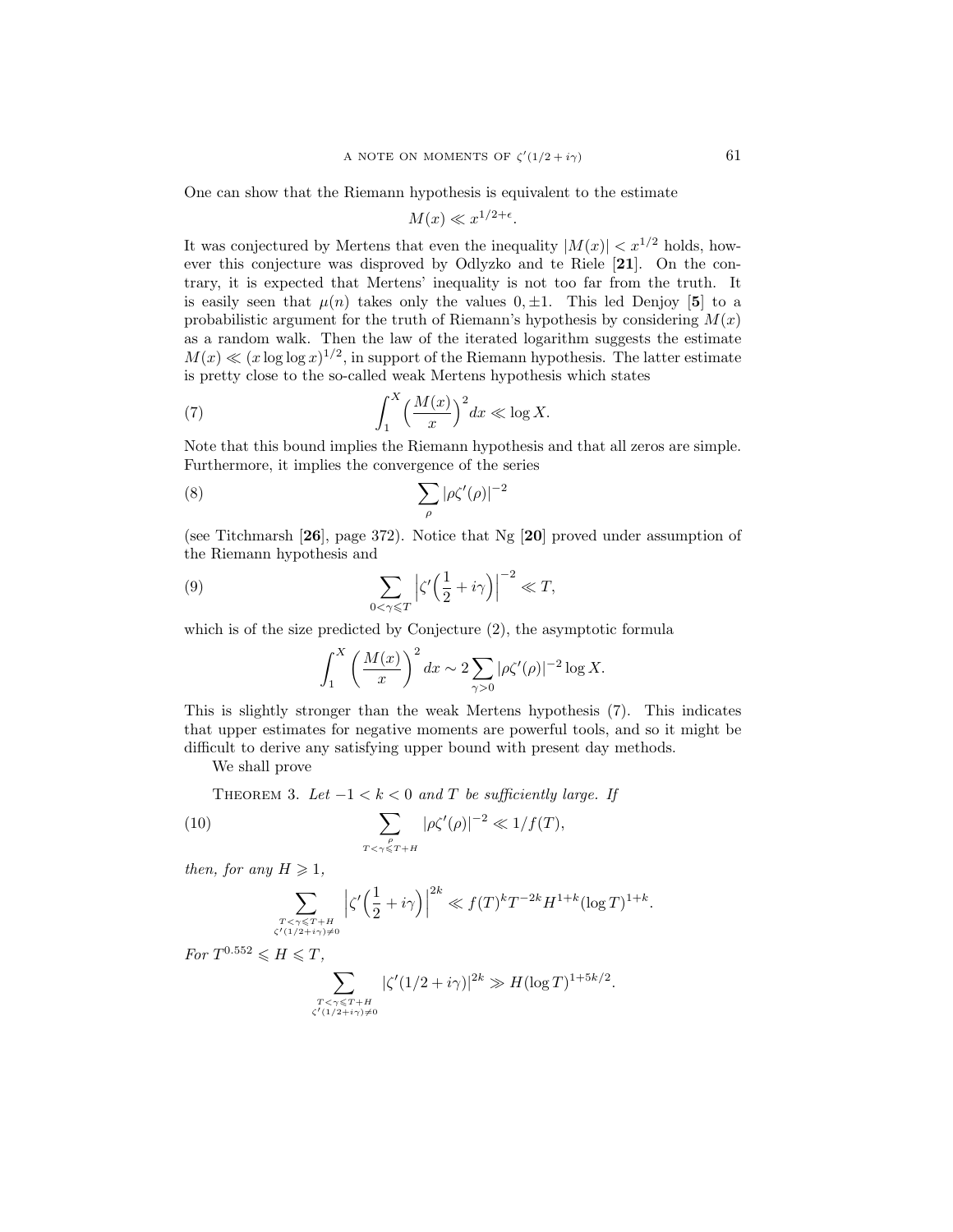Under assumption of the convergence of the series in  $(8)$  we may replace the upper bound of the theorem by  $o(T^{-2k}H^{1+k}(\log T)^{1+k})$ . The conjectural estimate (9), which is a special case of Conjecture (2), implies via partial summation (10) with  $f(T) = T$ . Then we get the upper bound

$$
\sum_{\substack{0<\gamma\leqslant T\\ \zeta'(1/2+i\gamma)\neq 0}} |\zeta'(1/2+i\gamma)|^{2k} \ll T(\log T)^{1+k}.
$$

PROOF. We start with the upper bound. Application of the Hölder inequality gives

$$
\sum_{T<\gamma\leqslant T+H}\left|\zeta'\Big(\frac{1}{2}+i\gamma\Big)\right|^{2k}\leqslant \bigg(\sum_{T<\gamma\leqslant T+H}1\bigg)^{1+k}\bigg(\sum_{T<\gamma\leqslant T+H}\left|\zeta'\Big(\frac{1}{2}+i\gamma\Big)\right|^{-2}\bigg)^{-k}.
$$

In view of the Riemann–von Mangoldt formula (1) this is bounded above by

$$
\ll (H\log T)^{1+k}\bigg(T^2\sum_{T<\gamma\leqslant T+H}\Big|\gamma\zeta'\Big(\frac{1}{2}+i\gamma\Big)\Big|^{-2}\bigg)^{-k}.
$$

Taking into account (10) the estimate of the theorem follows

Now we prove the lower bound. The Hölder inequality yields

$$
(11) \sum_{\substack{T < \gamma \leq T+H \\ \zeta'(1/2+i\gamma) \neq 0}} 1 = \sum_{\substack{T < \gamma \leq T+H \\ \zeta'(1/2+i\gamma) \neq 0}} \left| \zeta' \left( \frac{1}{2} + i\gamma \right) \right|^{2k/(1-2k)} \left| \zeta' \left( \frac{1}{2} + i\gamma \right) \right|^{-2k/(1-2k)} \\
\leqslant \left( \sum_{\substack{T < \gamma \leq T+H \\ \zeta'(1/2+i\gamma) \neq 0}} \left| \zeta' \left( \frac{1}{2} + i\gamma \right) \right|^{2k} \right)^{1/(1-2k)} \left( \sum_{\substack{T < \gamma \leq T+H \\ \zeta'(1/2+i\gamma) \neq 0}} \left| \zeta' \left( \frac{1}{2} + i\gamma \right) \right| \right)^{-2k/(1-2k)}.
$$

For the second sum on the right hand side of  $(11)$  we make use of  $(4)$ . The left hand side can be estimated below by (5). Combining both bounds we obtain the estimate of the theorem.  $\Box$ 

#### References

- [1] J. B. Conrey, More than two fifths of the zeros of the Riemann zeta-function are on the critical line, J. Reine Angew. Math. 399 (1989), 1–26
- [2] J. B. Conrey, The Riemann hypothesis, Notices Amer. Math. Soc. 50 (2003), 341–353
- [3] J. B. Conrey, A. Ghosh, A conjecture for the sixth power moment of the Riemann zetafunction, Internat. Math. Res. Notices 15 (1998), 775–780
- [4] J. B. Conrey, A. Ghosh, High moments of the Riemann zeta-function, Duke Math. J. 107 (2001), 577–604
- [5] A. Denjoy, L'Hypothese de Riemann sur la dsitribution des zéros de  $\zeta(s)$ , reliée a la théorie des probabilités, Comptes Rendus Acad. Sci. Paris 192 (1931), 656–658
- [6] M. Z. Garaev, On a series with simple zeros of  $\zeta(s)$ , Math. Notes 73 (2003), 585–587
- [7] M. Z. Garaev, One inequality involving simple zeros of  $\zeta(s)$ , Hardy–Ramanujan J. 16 (2003/04), 18–22
- [8] S. M. Gonek, Mean values of the Riemann zeta-function and its derivatives, Inventiones Math. 75 (1984), 123–141
- [9] S. M. Gonek, On negative moments of the Riemann zeta-function, Mathematika 36 (1989), 71–88